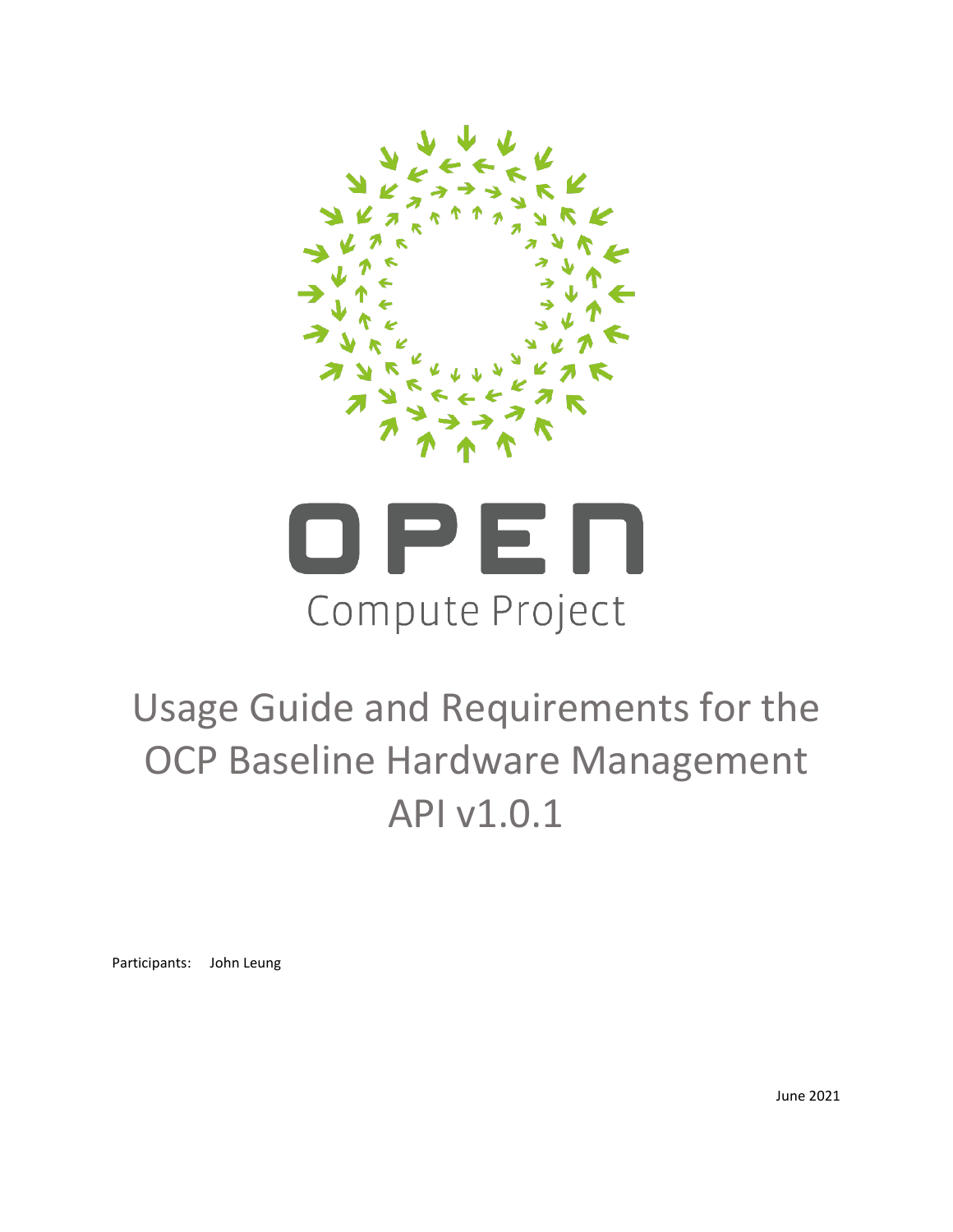# **Table of Contents**

| 1. |       |  |  |  |  |
|----|-------|--|--|--|--|
| 2. |       |  |  |  |  |
| 3. |       |  |  |  |  |
| 4. |       |  |  |  |  |
| 5. |       |  |  |  |  |
|    | 5.1.  |  |  |  |  |
|    | 5.2.  |  |  |  |  |
|    | 5.3.  |  |  |  |  |
|    | 5.4.  |  |  |  |  |
|    | 5.5.  |  |  |  |  |
|    | 5.6.  |  |  |  |  |
|    | 5.7.  |  |  |  |  |
|    | 5.8.  |  |  |  |  |
|    | 5.9.  |  |  |  |  |
|    | 5.10. |  |  |  |  |
|    | 5.11. |  |  |  |  |
|    | 5.12. |  |  |  |  |
|    | 5.13. |  |  |  |  |
|    | 5.14. |  |  |  |  |
|    | 5.15. |  |  |  |  |
|    | 5.16. |  |  |  |  |
|    | 5.17. |  |  |  |  |
|    | 5.18. |  |  |  |  |
|    | 5.19. |  |  |  |  |
|    | 5.20. |  |  |  |  |
| 6. |       |  |  |  |  |
| 7. |       |  |  |  |  |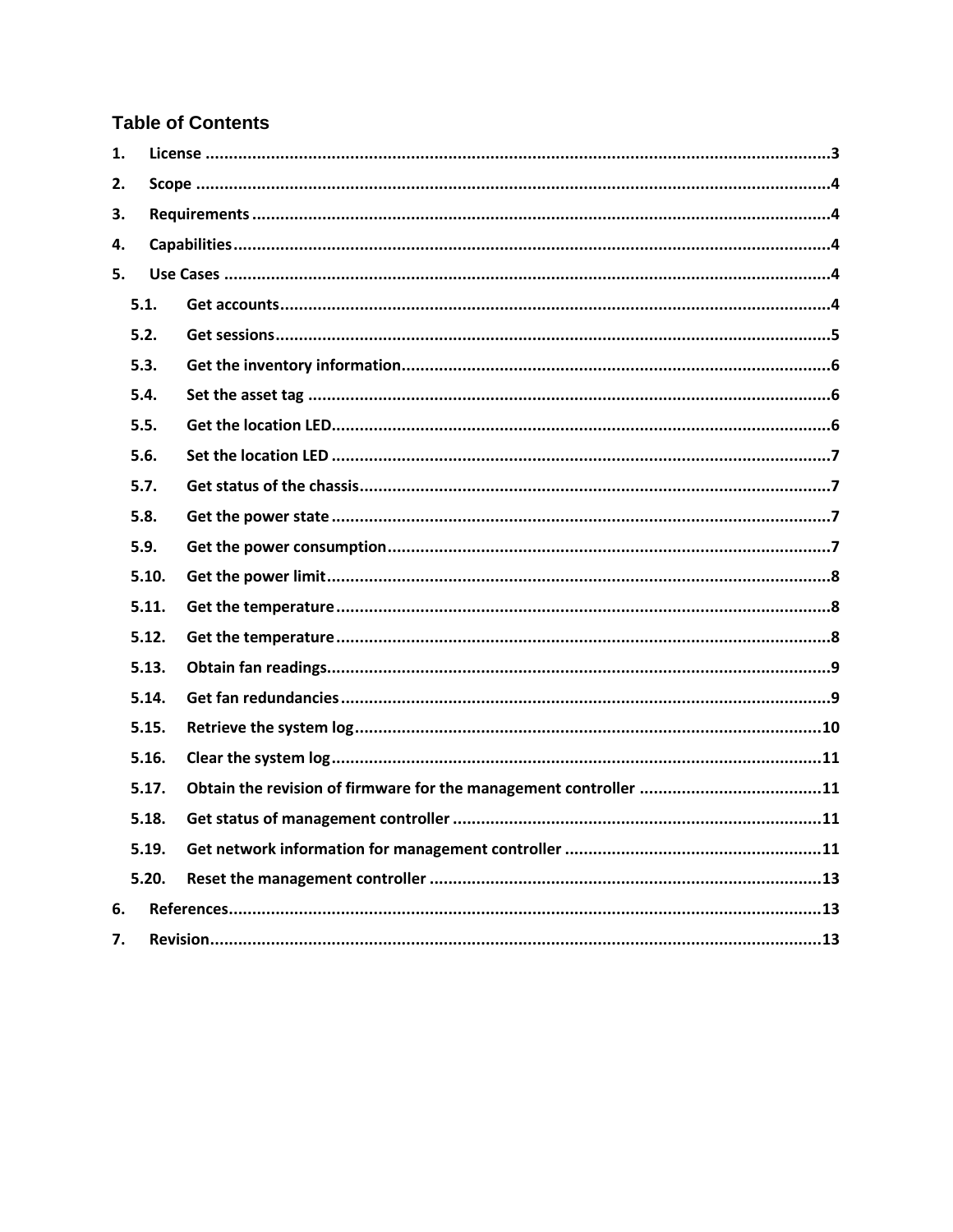### <span id="page-2-0"></span>**1. License**

This work is licensed under a [Creative Commons Attribution-ShareAlike 4.0 International License](https://creativecommons.org/licenses/by-sa/4.0/).



NOTWITHSTANDING THE FOREGOING LICENSES, THIS SPECIFICATION IS PROVIDED BY OCP "AS IS" AND OCP EXPRESSLY DISCLAIMS ANY WARRANTIES (EXPRESS, IMPLIED, OR OTHERWISE), INCLUDING IMPLIED WARRANTIES OF MERCHANTABILITY, NON-INFRINGEMENT, FITNESS FOR A PARTICULAR PURPOSE, OR TITLE, RELATED TO THE SPECIFICATION. NOTICE IS HEREBY GIVEN, THAT OTHER RIGHTS NOT GRANTED AS SET FORTH ABOVE, INCLUDING WITHOUT LIMITATION, RIGHTS OF THIRD PARTIES WHO DID NOT EXECUTE THE ABOVE LICENSES, MAY BE IMPLICATED BY THE IMPLEMENTATION OF OR COMPLIANCE WITH THIS SPECIFICATION. OCP IS NOT RESPONSIBLE FOR IDENTIFYING RIGHTS FOR WHICH A LICENSE MAY BE REQUIRED IN ORDER TO IMPLEMENT THIS SPECIFICATION. THE ENTIRE RISK AS TO IMPLEMENTING OR OTHERWISE USING THE SPECIFICATION IS ASSUMED BY YOU. IN NO EVENT WILL OCP BE LIABLE TO YOU FOR ANY MONETARY DAMAGES WITH RESPECT TO ANY CLAIMS RELATED TO, OR ARISING OUT OF YOUR USE OF THIS SPECIFICATION, INCLUDING BUT NOT LIMITED TO ANY LIABILITY FOR LOST PROFITS OR ANY CONSEQUENTIAL, INCIDENTAL, INDIRECT, SPECIAL OR PUNITIVE DAMAGES OF ANY CHARACTER FROM ANY CAUSES OF ACTION OF ANY KIND WITH RESPECT TO THIS SPECIFICATION, WHETHER BASED ON BREACH OF CONTRACT, TORT (INCLUDING NEGLIGENCE), OR OTHERWISE, AND EVEN IF OCP HAS BEEN ADVISED OF THE POSSIBILITY OF SUCH DAMAGE.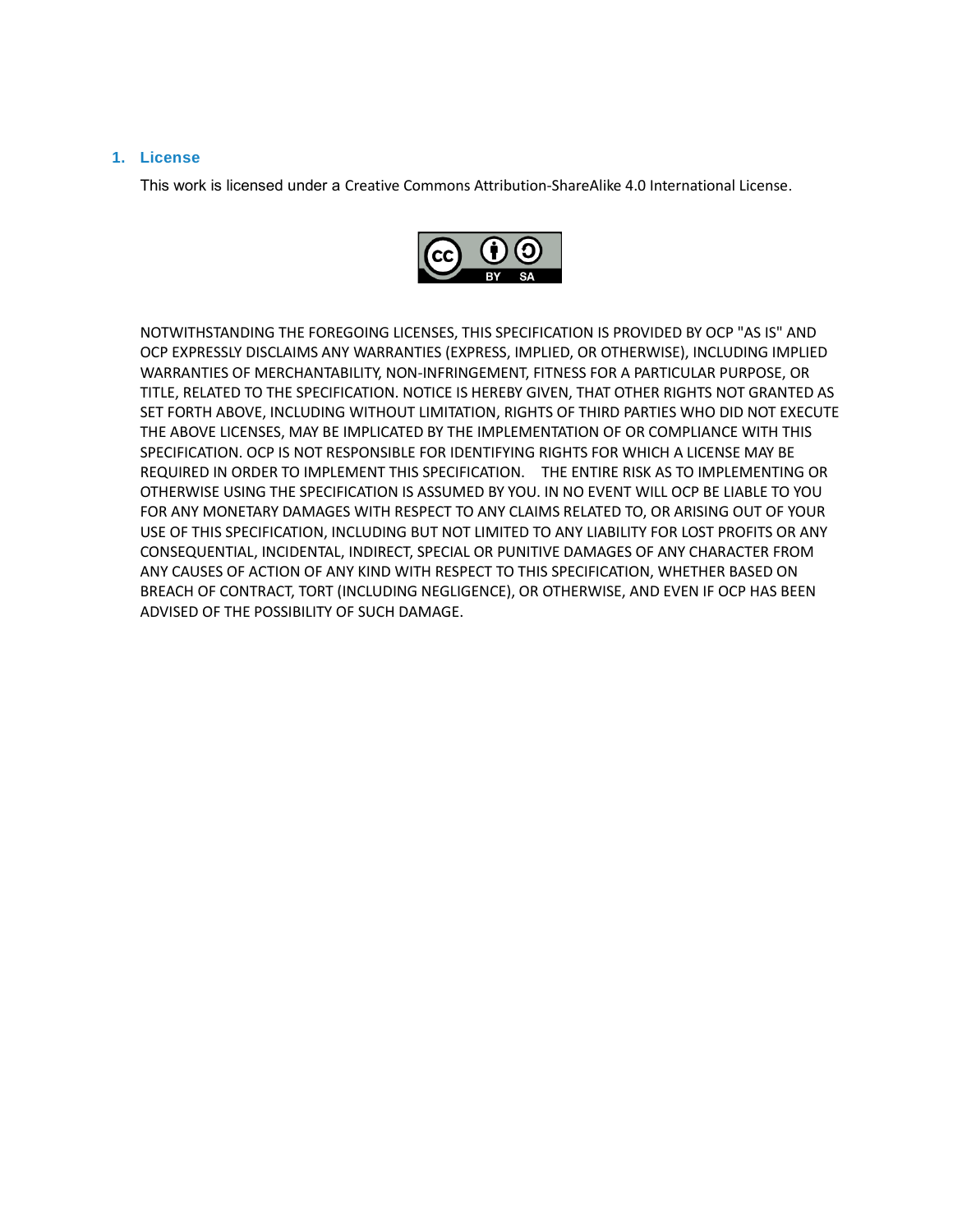# <span id="page-3-0"></span>**2. Scope**

This document references requirements and provide the usage examples for the OCP Baseline Hardware Management API v1.0.1.

#### <span id="page-3-1"></span>**3. Requirements**

As a Redfish-based interface, the required Redfish interface model elements are specified in a profile document. For the Baseline Hardware Management API v1.0.1, the profile is located at -

*[https://github.com/opencomputeproject/OCP-](https://github.com/opencomputeproject/OCP-Profiles/blob/master/OCPBaselineHardwareManagement.v1_0_1.json)[Profiles/blob/master/OCPBaselineHardwareManagement.v1\\_0\\_1.json](https://github.com/opencomputeproject/OCP-Profiles/blob/master/OCPBaselineHardwareManagement.v1_0_1.json)*

The Redfish Interop Validator is an open source conformance test which reads the profile, executes the tests against an implementation and generates a test report – in text or HTML format.

\$> python3 RedfishInteropValidator.py profileName --ip host:port

The Redfish Interop Validator is located at *<https://github.com/DMTF/Redfish-Interop-Validator>*.

#### <span id="page-3-2"></span>**4. Capabilities**

The following use cases and associated resources have been identified to allow BMC interface to provide baseline management capabilities.

| <b>Use Case</b>           | <b>Manageable Capabilities</b>                | Requirement        |              |
|---------------------------|-----------------------------------------------|--------------------|--------------|
| <b>Account Management</b> | • Get accounts                                | Mandatory          | Section 5.1  |
| <b>Session Management</b> | • Get sessions                                | Mandatory          | Section 5.2  |
| Hardware inventory        | • Get the FRU information                     | Mandatory          | Section 5.3  |
|                           | • Get and Set the Asset Tag                   | Recommended        | Section 5.4  |
| Hardware location         | • Get the location LED                        | Recommended        | Section 5.5  |
|                           | • Set the location LED                        | Recommended        | Section 5.6  |
| <b>Status</b>             | • Get status of chassis                       | Mandatory          | Section 5.7  |
| Power                     | • Get power state                             | Mandatory          | Section 5.8  |
|                           | • Get power usage                             | Recommended        | Section 5.9  |
|                           | • Get power limit                             | Recommended        | Section 5.10 |
| Temperature               | • Get the temperature                         | If Impl, Mandatory | Section 5.11 |
|                           | • Get temperature thresholds                  | If Impl, Recom     | Section 5.12 |
| Cooling                   | • Get fan speeds                              | If Impl, Mandatory | Section 5.13 |
|                           | · Get fan redundancies                        | If Impl, Recom     | Section 5.14 |
| Log                       | • Get log entry                               | Mandatory          | Section 5.15 |
|                           | • Clear the log                               | Recommended        | Section 5.16 |
| Management                | • Get version of firmware for mgmt controller | Mandatory          | Section 5.17 |
| Controller                | • Get status of mgmt controller               | Mandatory          | Section 5.18 |
|                           | • Get network information for mgmt controller | Mandatory          | Section 5.19 |
|                           | • Reset the mgmt controller                   | Mandatory          | Section 5.20 |

#### <span id="page-3-3"></span>**5. Use Cases**

This section describes how each capability is accomplished by interacting via the Redfish Interface.

#### <span id="page-3-4"></span>**5.1.Get accounts**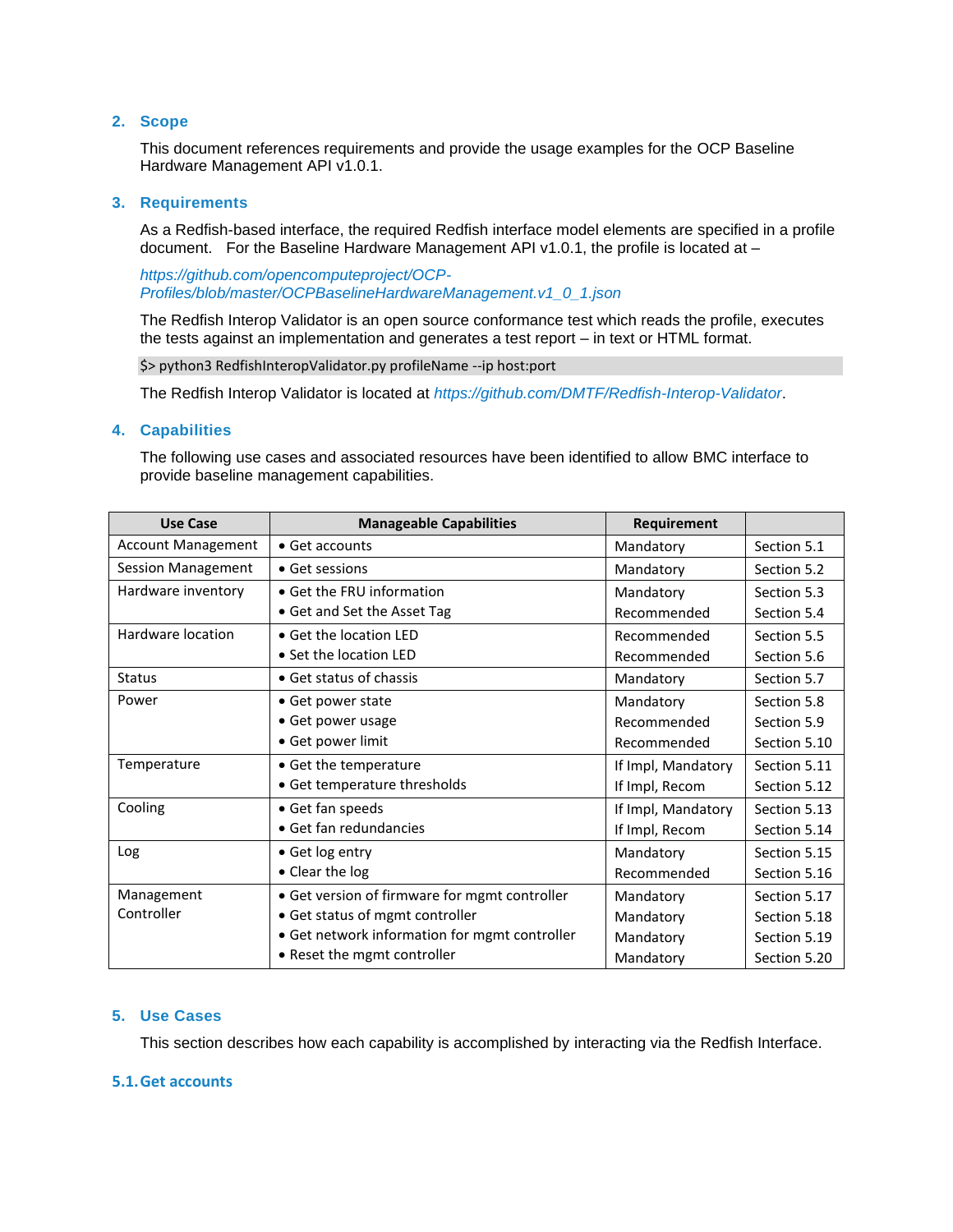The accounts on the management controller is obtained from the AccountService resource.

GET /redfish/v1/AccountService

The response message contains the following fragment.

```
{
     "@odata.id": "/redfish/v1/AccountService",
    . . .
     "Accounts": { "@odata.id": "/redfish/v1/AccountService/Accounts" },
     "Roles": { "@odata.id": "/redfish/v1/AccountService/Roles" }
}
```
The Roles property specifies the path to the Roles collection resource. The Redfish specification specifies the Admin, Operator and ReadOnly roles be member resource.

The Account resource represents each account on the management controller and the role associated to the account.

Get /redfish/v1/AccountService/Accounts/1

The following is a fragment of an Account resource.

```
 "@odata.id": "/redfish/v1/AccountService/Accounts/1",
 "Name": "User Account",
 "Enabled": true,
 "Password": null,
 "PasswordChangeRequired": false,
 "UserName": "Administrator",
 "RoleId": "Administrator",
 "Locked": false,
 "Links": {
      "Role": { "@odata.id": "/redfish/v1/AccountService/Roles/Administrator" }
 }
```
#### <span id="page-4-0"></span>**5.2.Get sessions**

}

{

}

{

{

The sessions on the management controller is obtained from the SessionService resource.

GET /redfish/v1/SessionService

The response message contains the following fragment.

```
 "@odata.id": "/redfish/v1/SessionService",
 "ServiceEnabled": true,
 "SessionTimeout": 30,
 "Sessions": { "@odata.id": "/redfish/v1/SessionService/Sessions" }
```
The Sessions property specifies the path to the Sessions collection resource. The Redfish service creates Session resources for individual session that are established. The following is a fragment of a Session resource.

```
 "@odata.id": "/redfish/v1/SessionService/Sessions/1234567890ABCDEF",
 "Id": "1234567890ABCDEF",
 "Name": "User Session",
```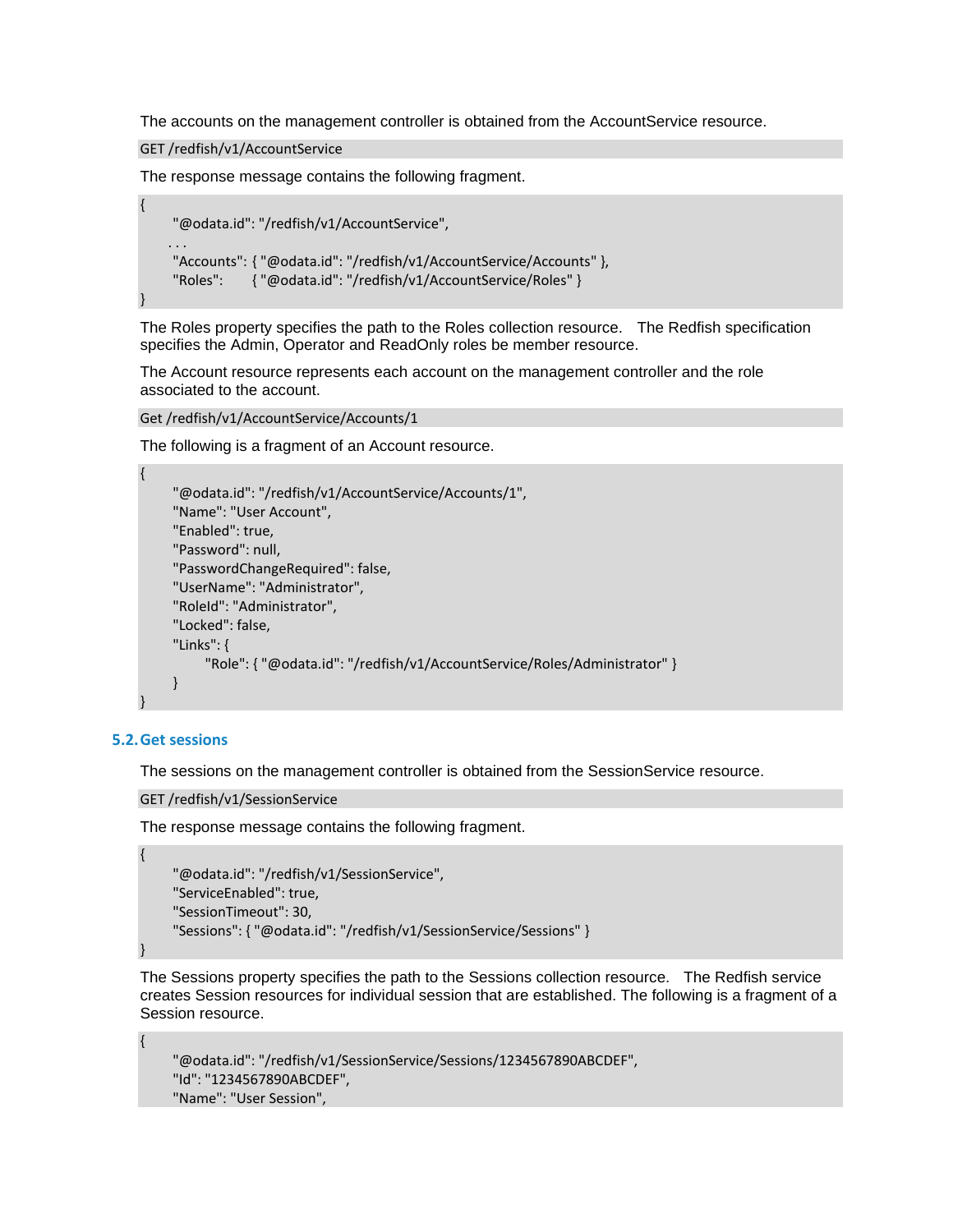"UserName": "Administrator"

#### <span id="page-5-0"></span>**5.3.Get the inventory information**

}

The hardware inventory for the rack in obtained from the Chassis resource representing each node's hardware.

```
GET /redfish/v1/Chassis/{id}
```
The response message contains the following fragment. The response contains the hardware inventory properties for manufacturer, model, SKU, serial number, and part number. The AssetTag properties is a client writeable property.

```
{
     "@odata.id": "/redfish/v1/Chassis/Ch-1",
     "Id": "Node1",
    . . .
     "ChassisType": "Node",
     "Manufacturer": "Contoso"
     "Model": "RackScale_Rack",
     "SKU": "…"
     "SerialNumber": "…",
     "PartNumber": "…",
     "AssetTag": null,
    "IndicatorLED": "Off"
```
#### <span id="page-5-1"></span>**5.4.Set the asset tag**

}

The hardware inventory for the rack in obtained from the Chassis resource representing each node's hardware.

```
PATCH /redfish/v1/Chassis/Ch-1
```
The PATCH request includes the following message.

```
{
     "AssetTag": "989846353530048"
}
```
On successful completion, the response message contains the Chassis resource.

#### <span id="page-5-2"></span>**5.5.Get the location LED**

The state of the location LED is obtained by retrieving the Chassis resource.

```
GET /redfish/v1/Chassis/Ch-1
```
The response message contains one of the following two fragments.

```
 "IndicatorLED": "Lit"
```
}

{

Or {

```
 "LocationIndicatorActive": True
```
}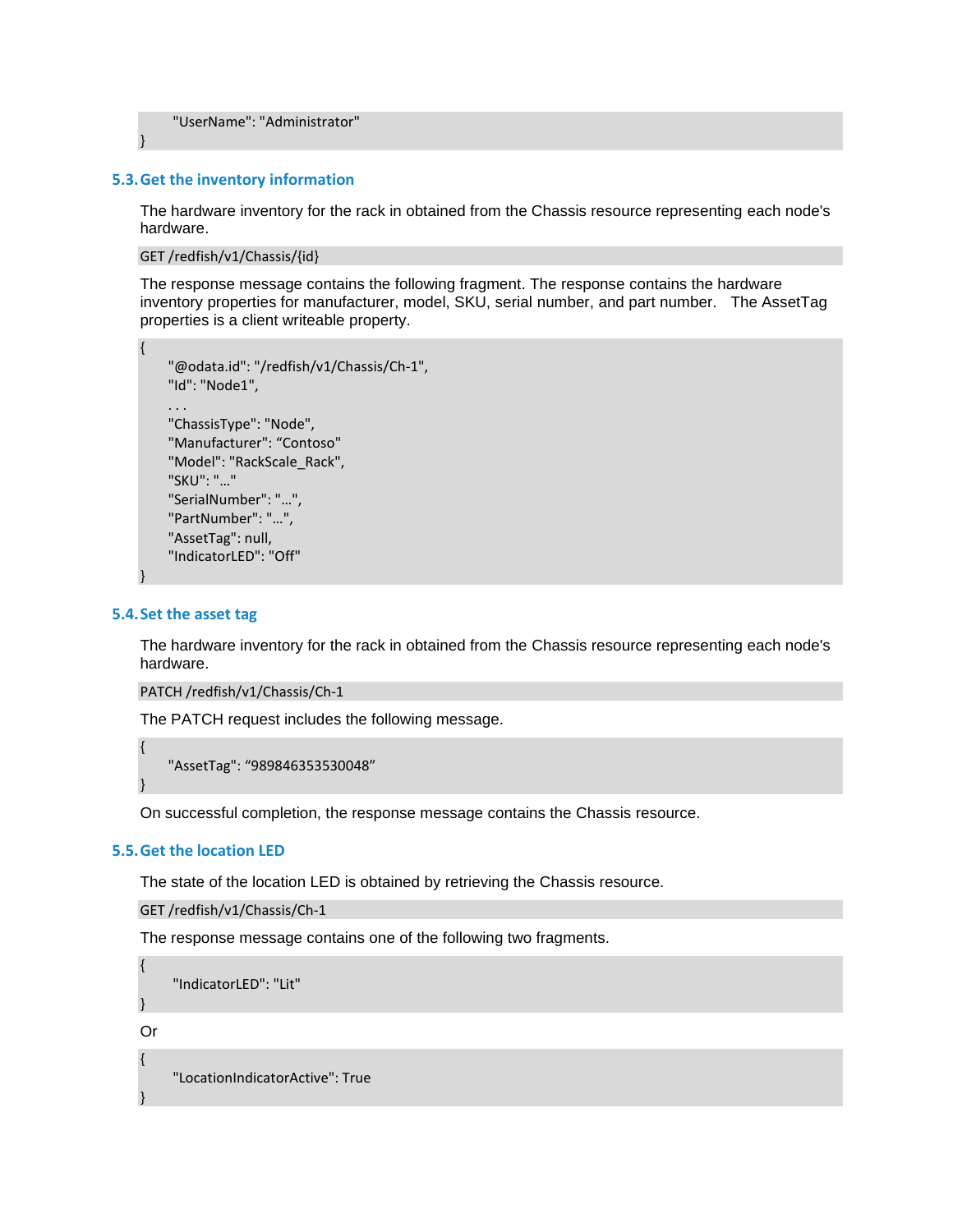#### <span id="page-6-0"></span>**5.6.Set the location LED**

The state of the location LED is set by setting the IndicatorLED or the LocationIndicatorActive property in the Chassis resource.

PATCH /redfish/v1/Chassis/Ch-1

The PATCH request includes one of the following two messages, with corresponds to the property returned in the GET request.

```
 "IndicatorLED": "Lit"
```
} Or

{

}

{

"LocationIndicatorActive": True

#### <span id="page-6-1"></span>**5.7.Get status of the chassis**

Redfish models a node as its physical chassis and the logical computer system. The relationship between the two resource and specified by references.

The status and health the chassis aspect is obtained by retrieving the Chassis resource.

```
GET /redfish/v1/Chassis/Ch-1
```
The following message is the response. The Status property contains the state and health of the chassis.

```
{
      "@odata.id": "/redfish/v1/Chassis/Ch-1",
      "Status": {
           "State": "Enabled",
            "Health": "OK"
      }
}
```
# <span id="page-6-2"></span>**5.8.Get the power state**

{

}

The power state is obtained from the Chassis resource.

```
GET /redfish/v1/Chassis/Ch-1
```
The response message contains the following fragment. The response contains the PowerState property.

```
 "@odata.id": "/redfish/v1/Chassis/Ch-1",
 "PowerState": "On"
```
#### <span id="page-6-3"></span>**5.9.Get the power consumption**

The power consumption is obtained from the Chassis resource.

```
GET /redfish/v1/Chassis/Ch-1/Power
```
The response message contains the following fragment. The PowerControl property contains the PowerConsumedWatts PowerCapacityWatts properties.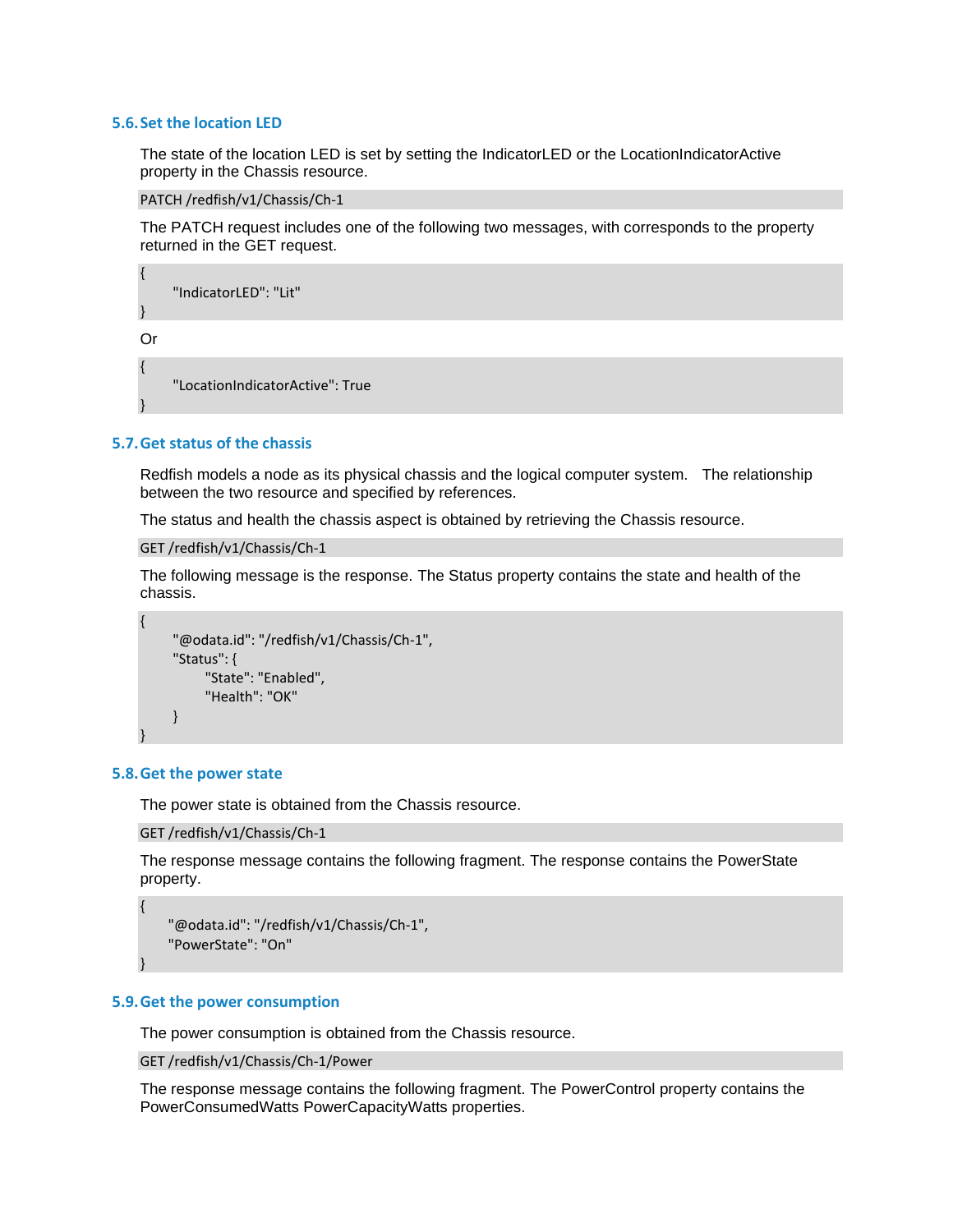```
{
     "@odata.id": "/redfish/v1/Chassis/Ch-1/Power",
    "PowerControl": {
        "PowerConsumedWatts": "215",
        "PowerCapacityWatts": "230"
   }
}
```
### <span id="page-7-0"></span>**5.10. Get the power limit**

The power limit is obtained from the Chassis resource.

#### GET /redfish/v1/Chassis/Ch-1/Power

The response message contains the following fragment. The PowerControl property contains the LimitInWatts and LimitException properties.

```
{
     "@odata.id": "/redfish/v1/Chassis/Ch-1/Power",
     "PowerControl": {
         "PowerLimit": {
             "LimitInWatts": "220",
             "LimitException": "230"
        }
    }
}
```
# <span id="page-7-1"></span>**5.11. Get the temperature**

The temperature is obtained from the Thermal resource which is subordinate to Chassis resource.

```
GET /redfish/v1/Chassis/Chassis_1/Thermal
```
The response message contains the following fragment. One of the elements in the Temperatures array property. The ReadingCelsius property contains the value of temperature is required. The threshold properties are optional.

```
{
                  "@odata.id": "/redfish/v1/Chassis/Ch-1/Thermal",
                  "Temperatures": [
\left\{ \begin{array}{ccc} 0 & 0 & 0 \\ 0 & 0 & 0 \\ 0 & 0 & 0 \\ 0 & 0 & 0 \\ 0 & 0 & 0 \\ 0 & 0 & 0 \\ 0 & 0 & 0 \\ 0 & 0 & 0 \\ 0 & 0 & 0 \\ 0 & 0 & 0 \\ 0 & 0 & 0 \\ 0 & 0 & 0 \\ 0 & 0 & 0 \\ 0 & 0 & 0 & 0 \\ 0 & 0 & 0 & 0 \\ 0 & 0 & 0 & 0 \\ 0 & 0 & 0 & 0 \\ 0 & 0 & 0 & 0 & 0 \\ 0 & 0 & 0 & 0 & 0 \\ 0 & 0 & 0 & 0 & 0 "ReadingCelsius": 21
                                 }
               ]
}
```
# **5.12. Get the temperature thresholds**

{

<span id="page-7-2"></span>The temperature thresholds are obtained from the Thermal resource which is subordinate to Chassis resource.

```
GET /redfish/v1/Chassis/Chassis_1/Thermal
```
The response message contains the following fragment. One of the elements in the Temperatures array property. The ReadingCelsius property contains the value of temperature is required. The threshold properties are optional.

"@odata.id": "/redfish/v1/Chassis/Ch-1/Thermal",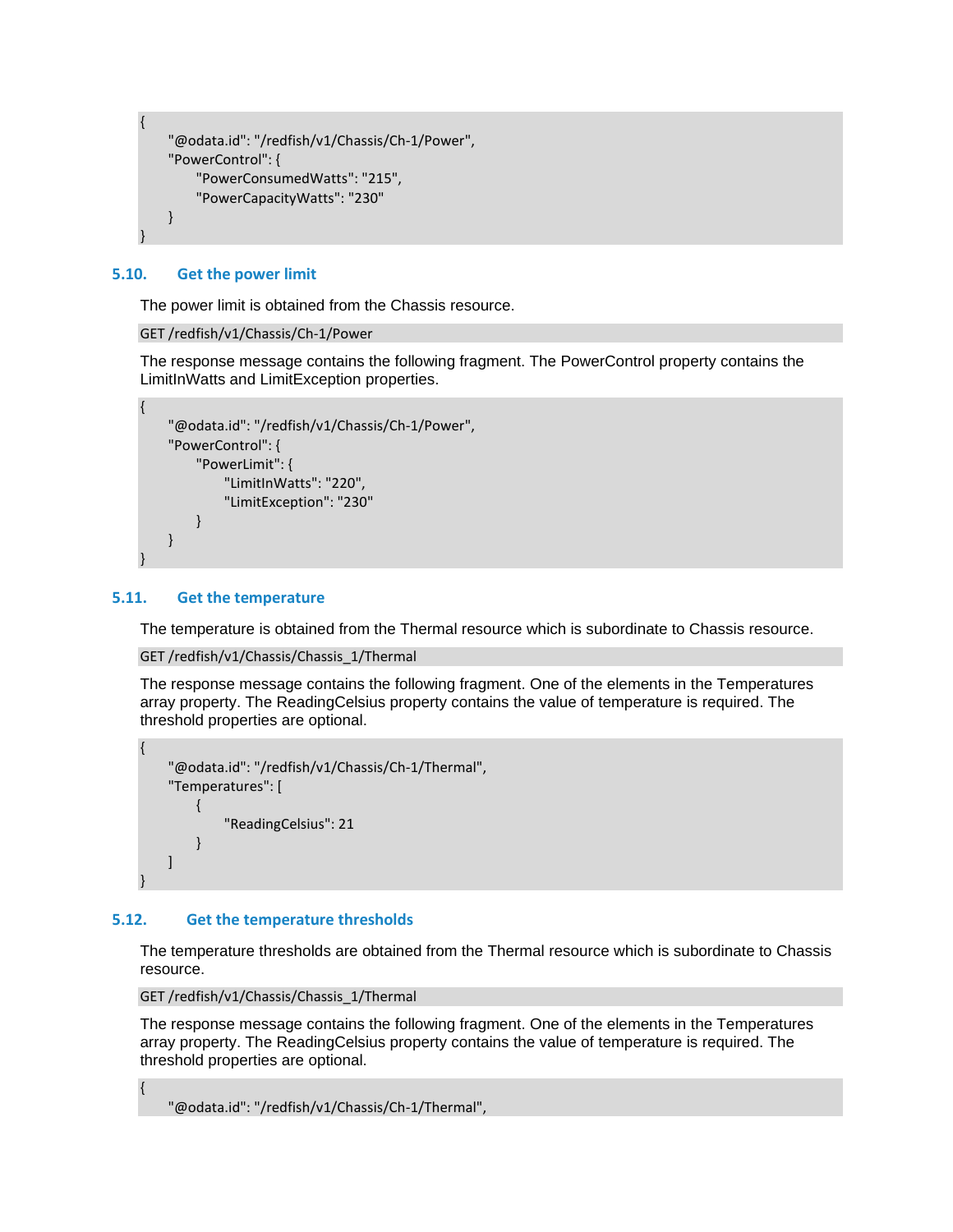```
 "Temperatures": [
         {
             "UpperThresholdFatal": "45",
             "UpperThresholdCritical": "40",
             "UpperThresholdNonCritical", "35"
        }
   ]
}
```
### <span id="page-8-0"></span>**5.13. Obtain fan readings**

The fan speeds are obtained from the

of a node is obtained from the Thermal resource subordinate to Chassis resource which represents node's chassis.

#### GET /redfish/v1/Chassis/Ch-1/Thermal

The response contains the following fragment. Within the Fans array property, each array member has a Reading and ReadingUnits property.

```
{
     "@odata.id": "/redfish/v1/Chassis/Ch-1/Thermal",
     "Fans": [
         {
              "Name": ""
             "Reading": 300
             "ReadingUnits": "RPM"
        }
   ]
}
```
# <span id="page-8-1"></span>**5.14. Get fan redundancies**

{

Fans which are configured in a redundancy set should be available via the resource model.

The fans redundancy structure is obtained from Thermal resource.

```
GET /redfish/v1/Chassis/Ch-1/Thermal
```
The response message contains the following fragment. The Redundancy array property contains as list of the redundancies. The redundancy contains a RedundancySet property which contains the members of the redundancy set.

```
 "@odata.id": "/redfish/v1/Chassis/Ch-1/Thermal",
 "Fans": [
     {
        "@odata.id": "/redfish/v1/Chassis/Ch-1/Thermal#/Fans/0",
         "MemberId": "0",
         "Reading": 300
        "ReadingUnits": "RPM"
   },
    {
        "@odata.id": "/redfish/v1/Chassis/Ch-1/Thermal#/Fans/1",
         "MemberId": "1",
         "Reading": 300
        "ReadingUnits": "RPM"
```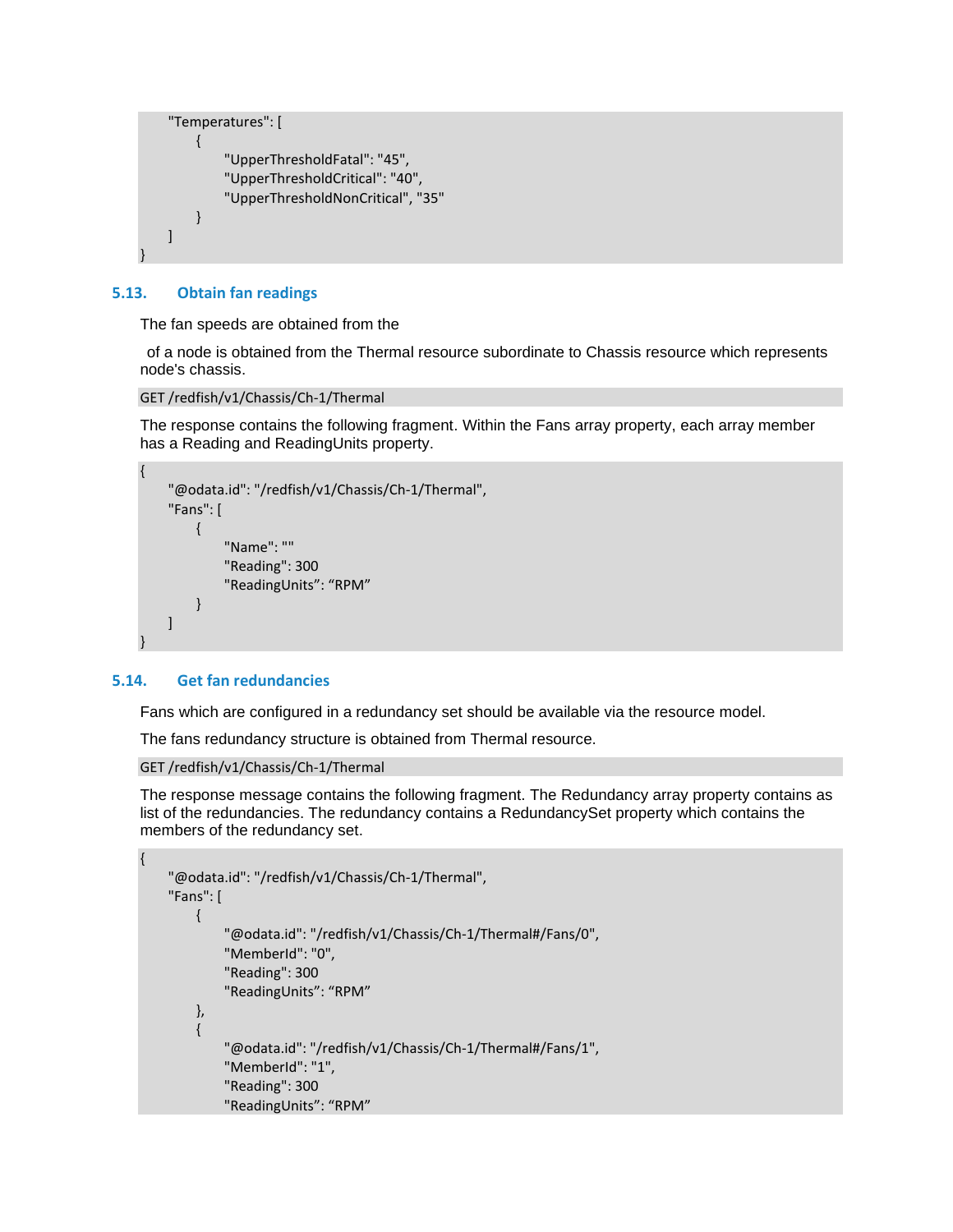```
}
   ],
     "Redundancy": [
\{ "@odata.id": "/redfish/v1/Chassis/Ch-1/Thermal#/Redundancy/0",
               "MemberId": "0",
               "RedundancySet": [
                    { "@odata.id": "/redfish/v1/Chassis/Ch-1/Thermal#/Fans/0" },
                    { "@odata.id": "/redfish/v1/Chassis/Ch-1/Thermal#/Fans/1" }
               ],
               "Mode": "N+m",
               "Status": {
                    "State": "Disabled",
                    "Health": "OK"
, and the state \} "MinNumNeeded": 1,
               "MaxNumSupported": 2
          }
     ]
}
```
# <span id="page-9-0"></span>**5.15. Retrieve the system log**

The System's log is retrieved is obtained by retrieving the Log resource which represent the system log.

```
GET /redfish/v1/Systems/CS-1/LogService/Log
```
The response message contains the following fragment. The value of the Entries property is the collection resource for the entries in the log.

```
{
      "@odata.id": "/redfish/v1/Systems/CS-1/LogServices/Log",
      "Name": "System Log",
    . . .
      "Entries": {
           "@odata.id": "/redfish/v1/Systems/CS-1/LogServices/Log/Entries"
      }
}
```
The client can get each entry of the log.

```
GET /redfish/v1/Systems/CS-1/LogService/Log/Entries/1
```
The following fragment is

{

<span id="page-9-1"></span>}

```
 "@odata.id": "/redfish/v1/Systems/1/LogServices/Log1/Entries/1",
 "EntryType": "SEL",
 "Severity": "Critical",
 "Created": "2012-03-07T14:44:00Z",
 "Message": "Temperature threshold exceeded",
```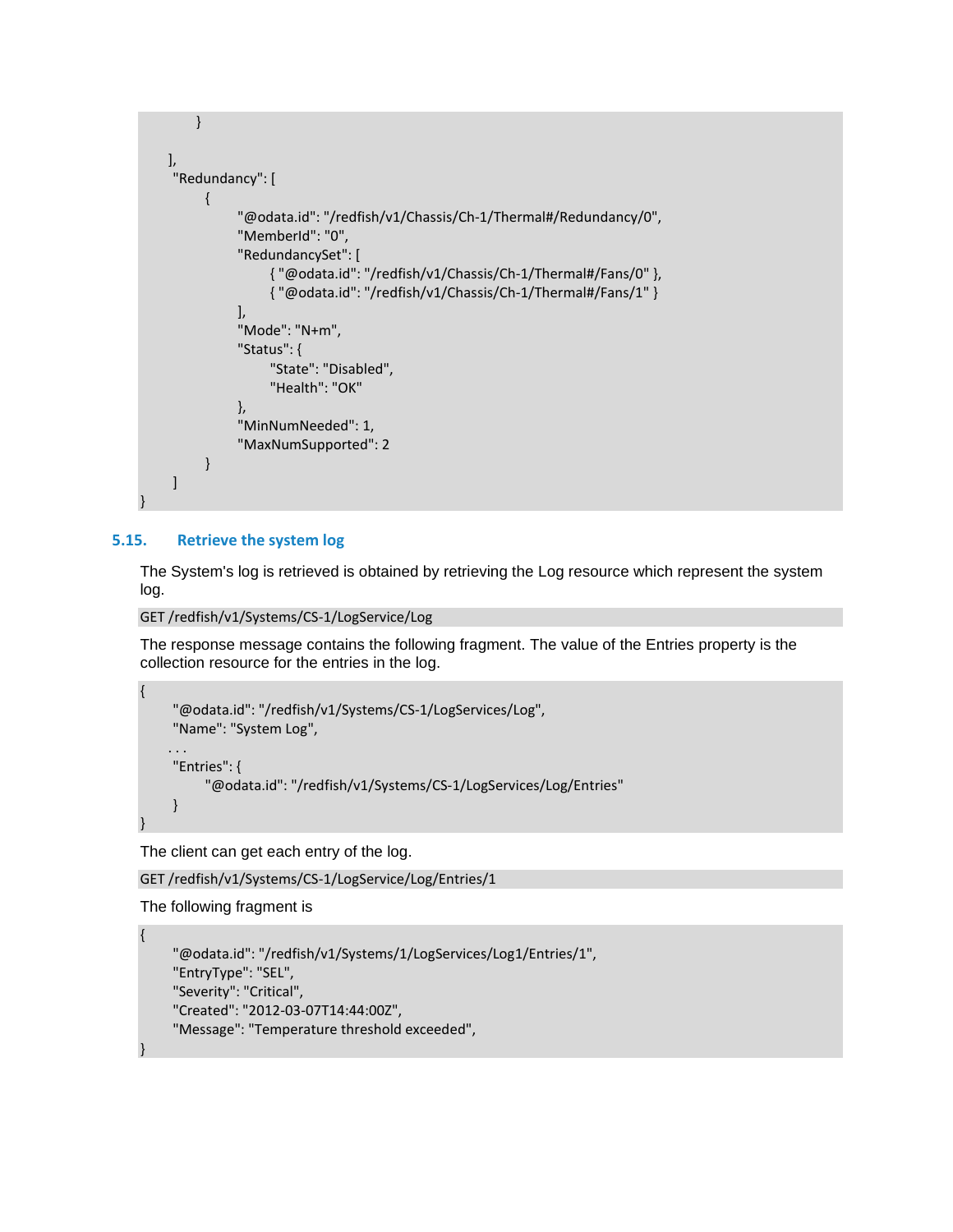#### <span id="page-10-3"></span>**5.16. Clear the system log**

The System's log is retrieved is obtained by retrieving the Log resource which represent the node's log.

POST /redfish/v1/Systems/CS-1/LogService/Log/Actions/LogService.ClearLog

#### <span id="page-10-0"></span>**5.17. Obtain the revision of firmware for the management controller**

The version of firmware for the management controller is obtained by retrieving the Manager resource which represents the management controller of interest.

```
GET /redfish/v1/Managers/BMC_1
```
{

}

{

}

{

The response contains the following fragment. The information of interest is the value of the FirmwareVersion property.

```
 "@odata.id": "/redfish/v1/Managers/BMC",
 "FirmwareVersion": "1.00"
```
#### <span id="page-10-1"></span>**5.18. Get status of management controller**

The status of the management controller is obtained by retrieving the Manager resource.

GET /redfish/v1/Managers/BMC

The response message contains the following fragment. The Status property contains the State and Health properties of the manager.

```
 "@odata.id": "/redfish/v1/Managers/BMC",
 "Status": {
      "State": "Enabled",
      "Health": "OK",
 }
```
#### <span id="page-10-2"></span>**5.19. Get network information for management controller**

The network information for the management controller is obtained by retrieving the EthernetInterface resource.

```
GET /redfish/v1/Managers/BMC/EthernetInterface
```
The response message contains the following fragment.

```
 "@odata.id": "/redfish/v1/Managers/BMC/EthernetInterface",
"Status": {
    "Health": "Enabled",
    "State": "OK"
}.
 "MacAddress": "1E:C3:DE:6F:1E:24",
"SpeedMbps": 100,
"InterfaceEnabled": true,
"LinkStatus": "LinkUp"
 "HostName": "MyHostName",
```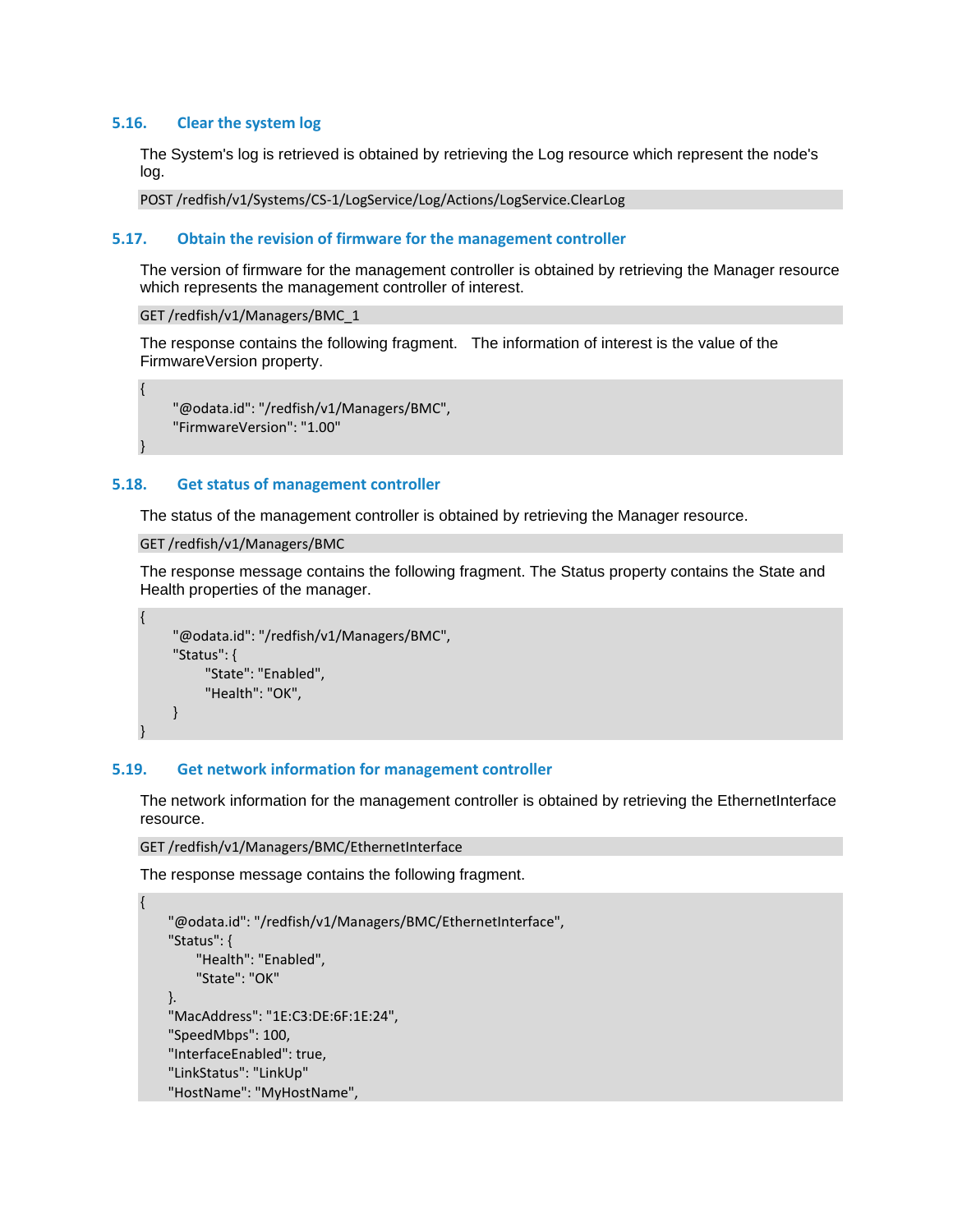```
 "FQDN": "MyHostName.MyDomainName.com",
   "IPv4Addresses": [
       {
               "Address": "192.168.0.10",
               "SubnetMask": "255.255.252.0",
               "AddressOrigin": "DHCP",
               "Gateway": "192.168.0.1"
 }
   ],
    "NameServers": [
          "192.168.200.10",
          "192.168.150.1",
          "fc00:1234:100::2500"
     ]
```
}

The response message may contain properties from the following fragment.

```
{
     "@odata.id": "/redfish/v1/Managers/BMC/EthernetInterface",
      "StaticNameServers": [
          "192.168.150.1",
          "fc00:1234:200:2500"
     ],
     "DHCPv4": {
           "DHCPEnabled": true,
           "UseDNSServers": true,
           "UseGateway": true,
           "UseNTPServers": false,
           "UseStaticRoutes": true,
           "UseDomainName": true,
           "FallbackAddress": "Static"
     },
    "IPv4StaticAddresses: [
          {
               "Address": "192.168.88.130",
               "SubnetMask": "255.255.0.0",
               "Gateway": "192.168.0.1"
         }
    ],
    "DHCPv6": {
           "OperatingMode": "Stateful",
           "UseDNSServers": true,
           "UseDomainName": false,
           "UseNTPServers": false,
           "UseRapidCommit": false
     },
    "IPv6Addresses": [
\left\{ \begin{array}{cc} 0 & 0 \\ 0 & 0 \end{array} \right\} "Address": "2001:1:3:5::100",
               "PrefixLength": 64,
               "AddressOrigin": "DHCPv6",
               "AddressState": "Preferred"
          }
```